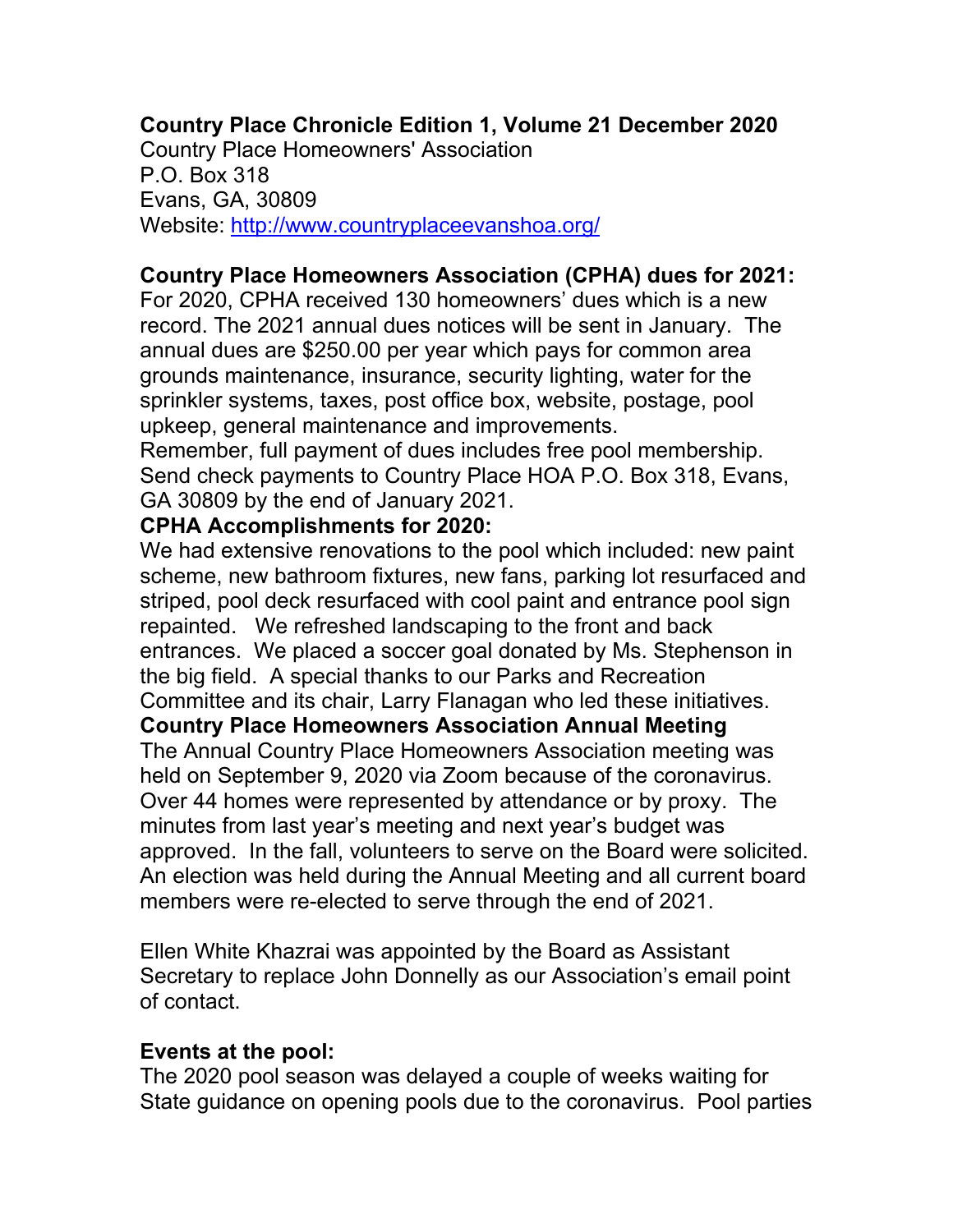were not allowed. Sanitizing supplies were made available and the lounge chairs were spaced 6 feet apart.

The Board voted to raise the pool fee for outside members from \$300 to \$325 for the 2021 season. I wish to thank Byron Penland and Allie Peppers for their many hours in managing another great pool season. **Spooky to be Hungry Food Drive:**

# On October 24, our neighborhood held its annual Golden Harvest

Food Bank Drive. We collected \$3,093 and came in 5th place out of more than 101 other sub-divisions and organizations in the CSRA. Special thanks go out to Angela Crawford (Coordinator for Country Place) and Jimmy Crawford who led this year's event. This year's event was a financial donation rather than collecting food.

## **Events cancelled because of the Coronavirus:**

- Our Sixth Annual Country Place HOA Halloween Party
- Annual clean up day
- Spring neighborhood yard sale

## **New Country Place Covenants:**

The majority of the 174 homeowners have signed them and the Board will be knocking on doors again for additional signatures when the weather improves. The major change to the covenants is making dues mandatory, which secures financial stability for the Association. Our goal is 100%. A copy of the covenants can be found on the HOA web site, https://www.countryplaceevanshoa.org

## **Trees make our community beautiful:**

Please remember to contact the Architectural Control Committee prior to cutting any trees that are more than 10 feet from your structures. Refer to Article II section 9 in the old covenants and Article 10; section (h) in the new covenants. Both prohibit cutting trees without the approval of the Committee.

## **Home and Property Maintenance:**

As a reminder, each homeowner needs to keep their home looking well maintained. For example, edge your lawn including removing weeds along the curb. The Committee has also noticed that some of the condition of mailboxes are badly weathered and homes are missing shutters. Please take notice.

Remember to contact the Architectural Control Committee before making any structural improvements that can be seen from the road. Lastly, boats, trailers, jet skis, campers, in driveways are a violation of our covenants.

## **Holiday bow decorations:**